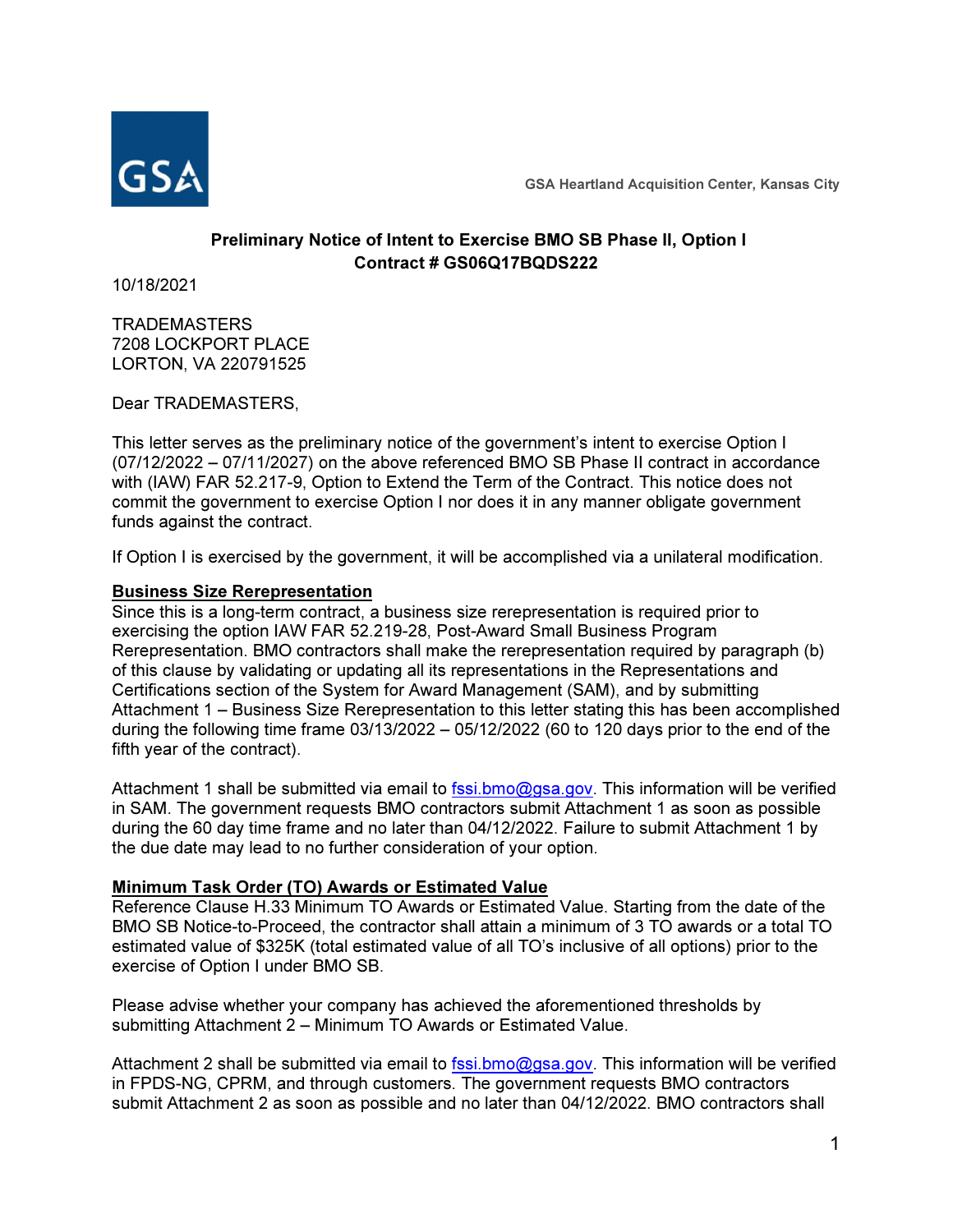provide an electronic copy of each TO Award listed when submitting Attachment 2. Failure to submit Attachment 2 by the due date may lead to no further consideration of your option.

IAW Clause H.33, failure to attain the expected number of TO awards or estimated value prior to exercise of Option I may result in a contractor being Off-Ramped.

BMO contractors that have NOT achieved the Minimum TO Awards or Estimated Value, shall submit a "BMO SB Phase II Option I - Business Plan" (BMO SB Business Plan) that addresses the following topics:

- Your company's efforts in generating and growing sales within the *Base Period* of this contract, to include: marketing efforts, identifying the opportunities your company has submitted TO proposals on, and challenges your company has experienced in obtaining TO awards.
- Your company's plan to generate and grow sales within *Option I* of this contract, if exercised, to include: specific steps your company is implementing to overcome the challenges experienced during the Base Period.

In the event BMO contractors are unable to provide material responses to the above two topics within a BMO SB Business Plan, then Option I may not be exercised.

The BMO SB Business Plan, if applicable, shall not exceed 3 letter-sized (8-1/2" X 11") pages, single spaced, 12-point font, with 1" margins, and shall be submitted via email to fssi.bmo@gsa.gov. Similar to Attachment 2, the government requests BMO contractors submit the BMO SB Business Plan as soon as possible and no later than 04/12/2022. If applicable, failure to submit the BMO SB Business Plan by the due date may lead to no further consideration of your option.

IAW clause G.5 Option Determination, the option determination for each BMO contractor will be based on FAR 17.207 Exercise of Options. For those BMO contractors that did not achieve the Minimum TO Awards or Estimated Value, the BMO SB Business Plan will be additional information the government will consider in making the option determination.

#### Vertical On-Ramping

BMO contractors who no longer certify as a SB may elect to be considered for placement on the corresponding BMO Unrestricted Phase II contract vehicle. Such BMO contractors must fulfill the criteria as described in Clause H.36.2 Vertical Contract On-Ramping, and should inform the government soonest via email to fssi.bmo@gsa.gov.

Please confirm receipt of this letter via return email to fssi.bmo@gsa.gov no later than 11/01/2021.

Sincerely,

Jennifer Allsbury JENNIFER **ALLSBURY** Digitally signed by JENNIFER **ALLSBURY** Date: 2021.10.14 14:03:50 -05'00'

Contracting Officer, BMO Phase II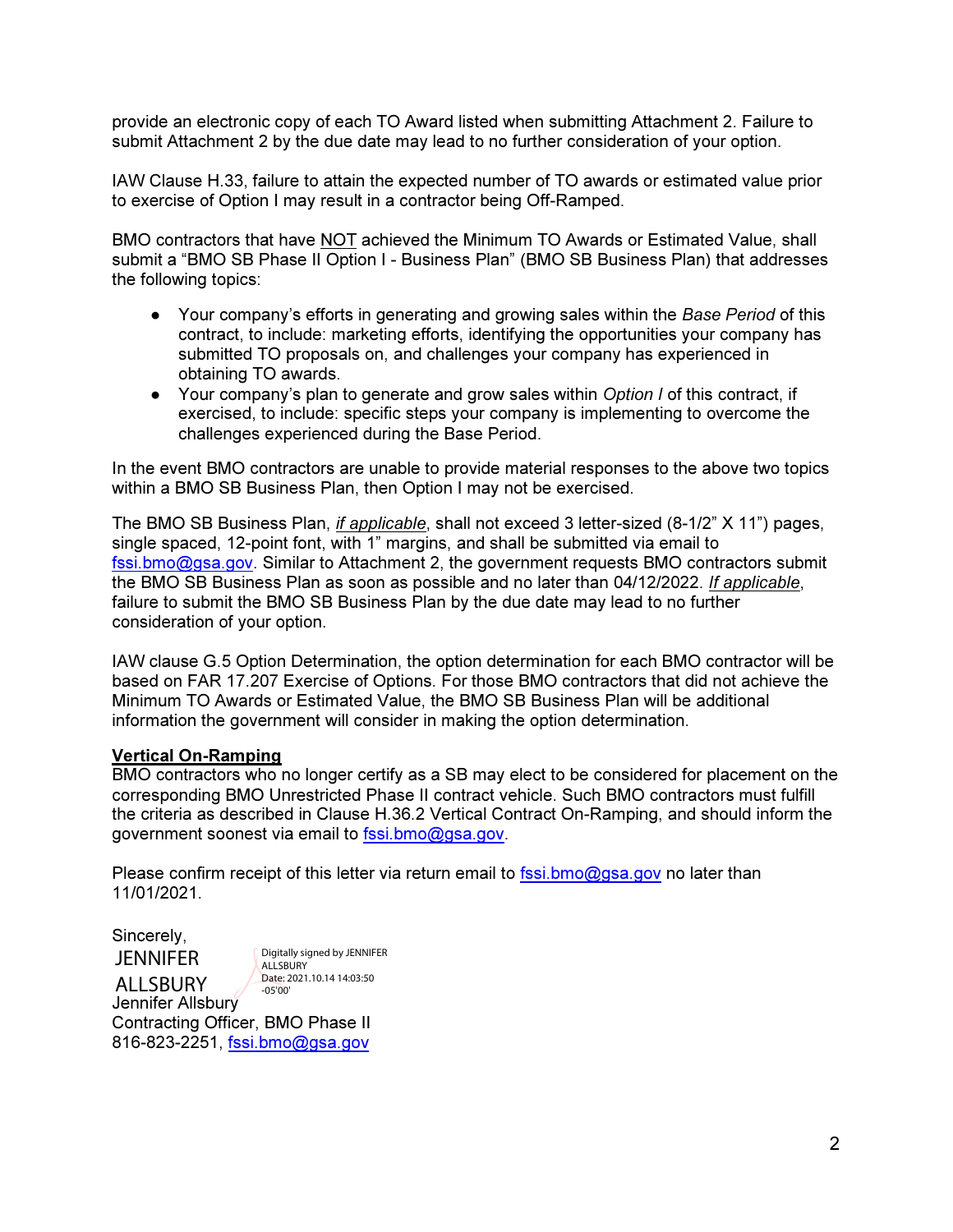# Attachment 1 – Business Size Rerepresentation

Name of Contractor: DUNS: Contract #:

The North American Industry Classification System (NAICS) code and its current size standard for BMO SB are:

561210 Facilities Support Services \$41.5M

IAW 13 CFR 121.104 and NAICS 561210, the above referenced contractor is considered a/an (mark "Yes" or "No" on each of the below designations):

|           | <b>Small Business</b>                                 | Yes $\lceil \; \rceil$ | No [ ] |
|-----------|-------------------------------------------------------|------------------------|--------|
|           | 8(a)                                                  | Yes $\lceil \ \rceil$  | No [ ] |
|           | <b>HUBZone</b>                                        | Yes $\lceil \ \rceil$  | No [ ] |
| $\bullet$ | <b>Woman Owned Small Business</b>                     | Yes $\lceil \ \rceil$  | No [ ] |
| $\bullet$ | <b>Veteran Owned Small Business</b>                   | Yes $\lceil \ \rceil$  | No [ ] |
| $\bullet$ | Service Disabled Veteran Owned Small Business Yes [ ] |                        | No [ ] |
|           | • Small Disadvantaged Business                        | Yes $\lceil \ \rceil$  | No [ ] |
|           | <b>Other than Small Business</b>                      | Yes $[$ $]$            | No [ ] |

I have updated the Representations and Certifications section within SAM (www.sam.gov) for the above referenced contractor.

Printed Name **Date Date** Signature Signature

Attachment 1 shall be submitted via email to fssi.bmo@gsa.gov. This information will be verified in SAM. The government requests BMO contractors submit Attachment 1 as soon as possible during the 60 day time frame and no later than 04/12/2022. Failure to submit Attachment 1 by the due date may lead to no further consideration of your option.